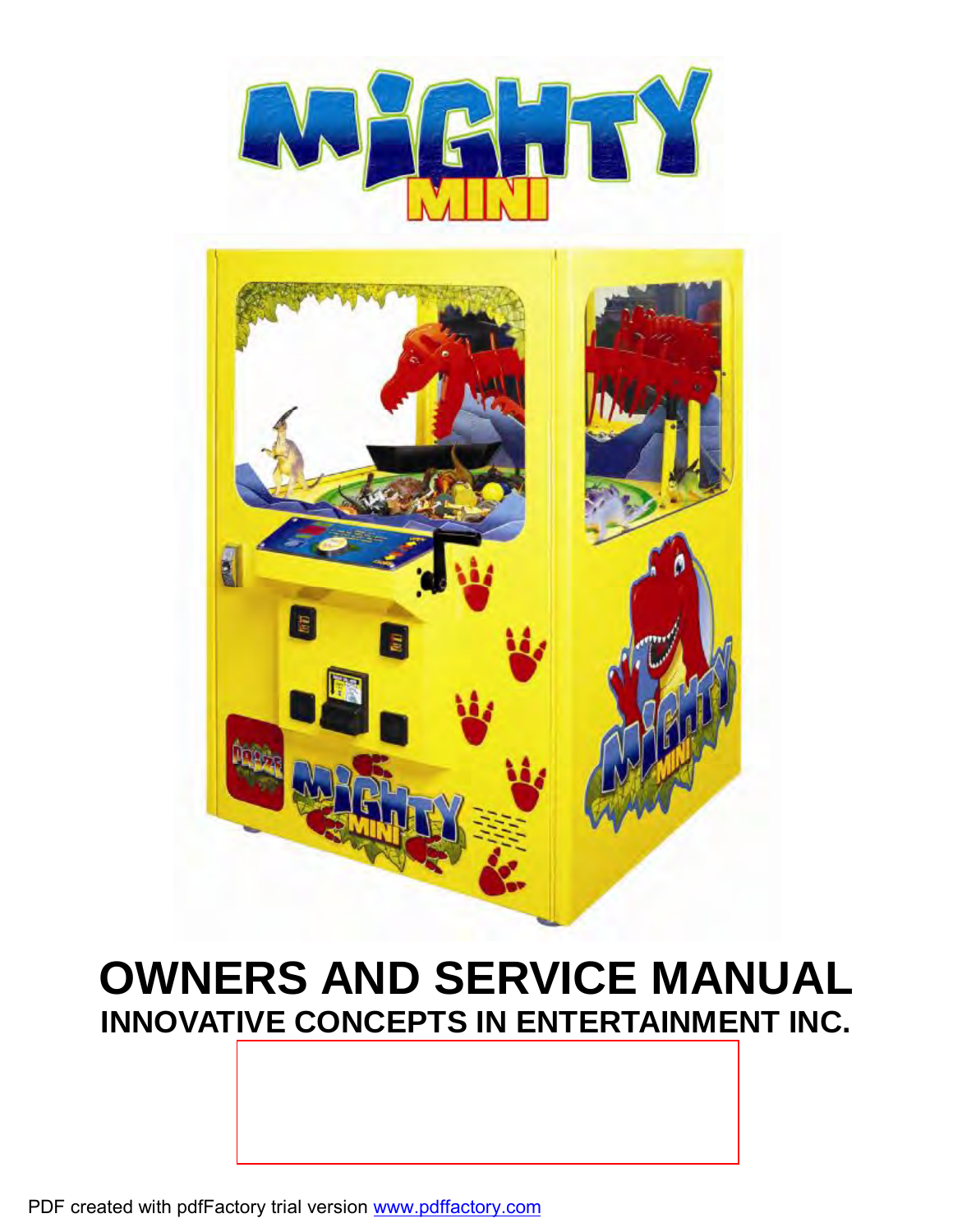## TABLE OF CONTENTS

| • GAME FEATURES<br>• GAME PLAY                                                                                                                                                                                                             |  |
|--------------------------------------------------------------------------------------------------------------------------------------------------------------------------------------------------------------------------------------------|--|
|                                                                                                                                                                                                                                            |  |
| SAFETY PRECAUTIONS<br>$\bullet$<br><b>GAME SET-UP</b><br>$\bullet$<br><b>TESTING</b><br>$\bullet$<br><b>JAW ADJUSTMENT</b><br>$\bullet$<br>PROGRAMMING<br>$\bullet$<br>DIP SWITCH SETTINGS<br>$\bullet$<br>• CLEANING<br>• GAME RELOCATION |  |
|                                                                                                                                                                                                                                            |  |
| • PROBLEMS AND SOLUTIONS                                                                                                                                                                                                                   |  |
|                                                                                                                                                                                                                                            |  |
| • MECHANICAL REPAIR<br>• ELECTRICAL / ELECTRONIC REPAIR                                                                                                                                                                                    |  |
|                                                                                                                                                                                                                                            |  |
|                                                                                                                                                                                                                                            |  |
|                                                                                                                                                                                                                                            |  |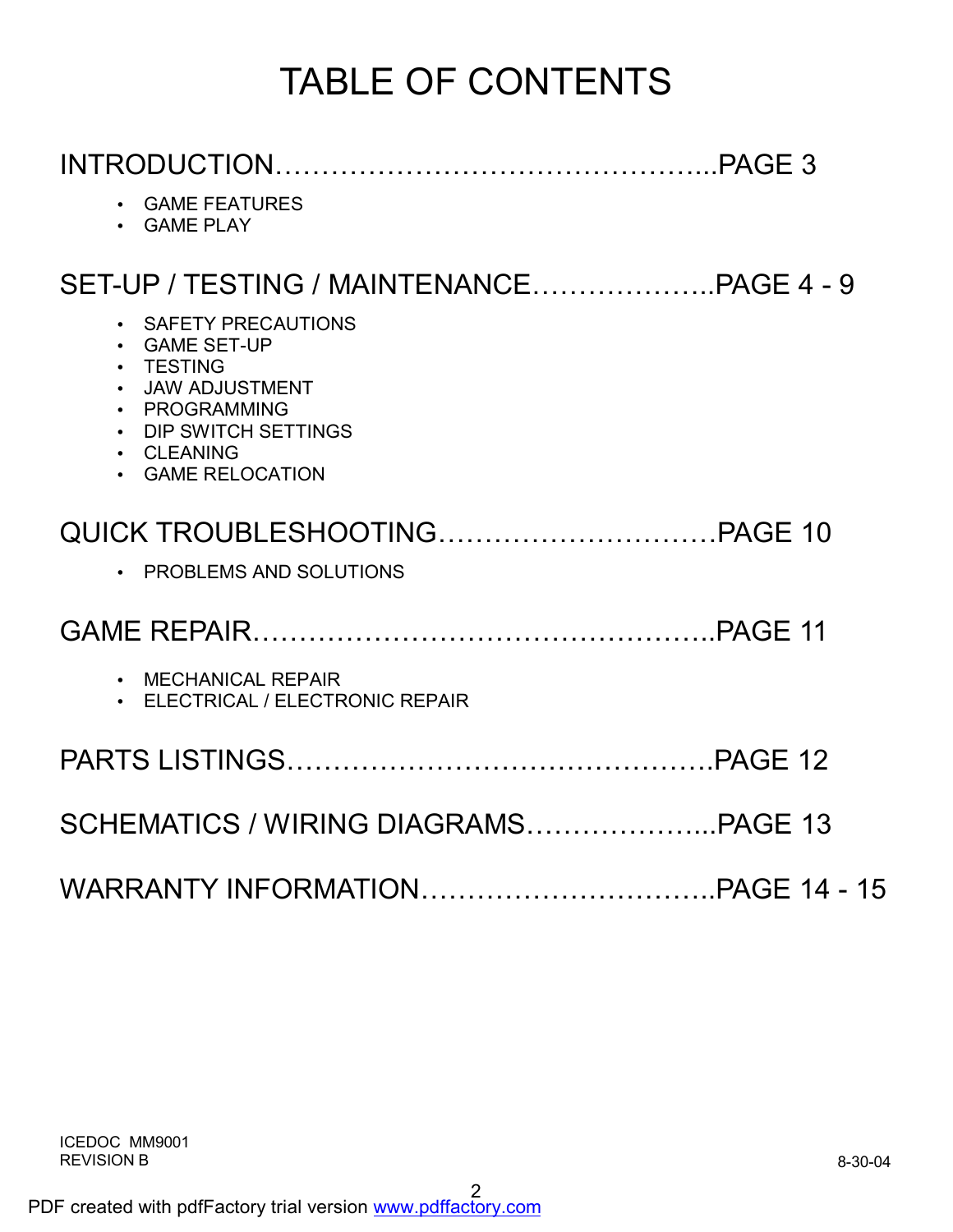## INTRODUCTION

#### GAME FEATURES

The new **MIGHTY MINI™** by I.C.E. was designed with the operator in mind. Reliability, low maintenance, available custom cabinetry, and all metal exterior construction are some of the most important design features to be added to the newest member of our merchandiser family.

The new **MIGHTY MINI™** game features a robotic moveable dinosaur. The dinosaur is fabricated from aircraft grade aluminum. A tough, durable long lasting powder coat finish is applied to the dinosaur for an attractive finish.

A revolving "Prize Tub" makes retrieving a certain prize more challenging to the player. The revolving "Prize Tub" is made from .25 thick ABS plastic material that is very durable. As an extra feature, a prize tub insert is included with the game. For small prizes, the insert should be used so that a large quantity of prizes will not be required to fill up the tub. For larger prizes, the insert may be removed.

To keep things easy for the operator, all of our best features have been carried over from our other designs. Things such as an all-metal exterior, powdered epoxy paint, tempered glass windows, and full-featured programming are standards you've come to expect from I.C.E. products.

The **MIGHTY MINI™** uses state of the art electronics with a new drive circuit for all motors. In our new design, even direct short circuits won't damage the motor or coil drivers. The protection is built into the drivers themselves!

This merchandiser has been made to give you a merchandiser that is competitive with other smaller merchandisers of its size, but it has been engineered to leave the competition behind. Every aspect of small merchandiser design has been scrutinized and improved to bring it up to the standards necessary to compete in today's market.

We hope you thoroughly enjoy your ownership experience with your new **MIGHTY MINI™** merchandiser. If you have any questions or comments, please contact our service department at: (716) 759-0360

#### **GAME PLAY**

When the game is powered up for the first time, the dinosaur will rise up out of the prize tub. The dinosaur will then move from side to side and continue to do so. The Prize Tub will also begin to spin. The game is now in attract mode.

As coins or bills are inserted into the **MIGHTY MINI™**, a jungle sound is heard. When sufficient funds have been inserted, game play may begin.

As the Prize Tub is turning, the dinosaur may be dropped at any time, by pressing the "Drop Dino" button on the control panel. (Hint: making sure that the dinosaur's mouth is open before dropping will make it easier to retrieve a prize)

After the dinosaur has dropped into the prize tub, the lever on the side of the control panel may be pushed or pulled to "grab" a prize. After a few seconds, the dinosaur will then begin to rise out of the prize tub with or without a prize.

The dinosaur will go "home" (over prize chute) in whatever direction is most sufficient. The dinosaur will stop over the prize chute for a predetermined length of time. Pull the lever to open the jaws and drop the prize. If there is no prize in the dinosaur's jaws, there is no need to open or close the jaws. After a few seconds the dinosaur will begin to move from side to side again, waiting for the next game to be played.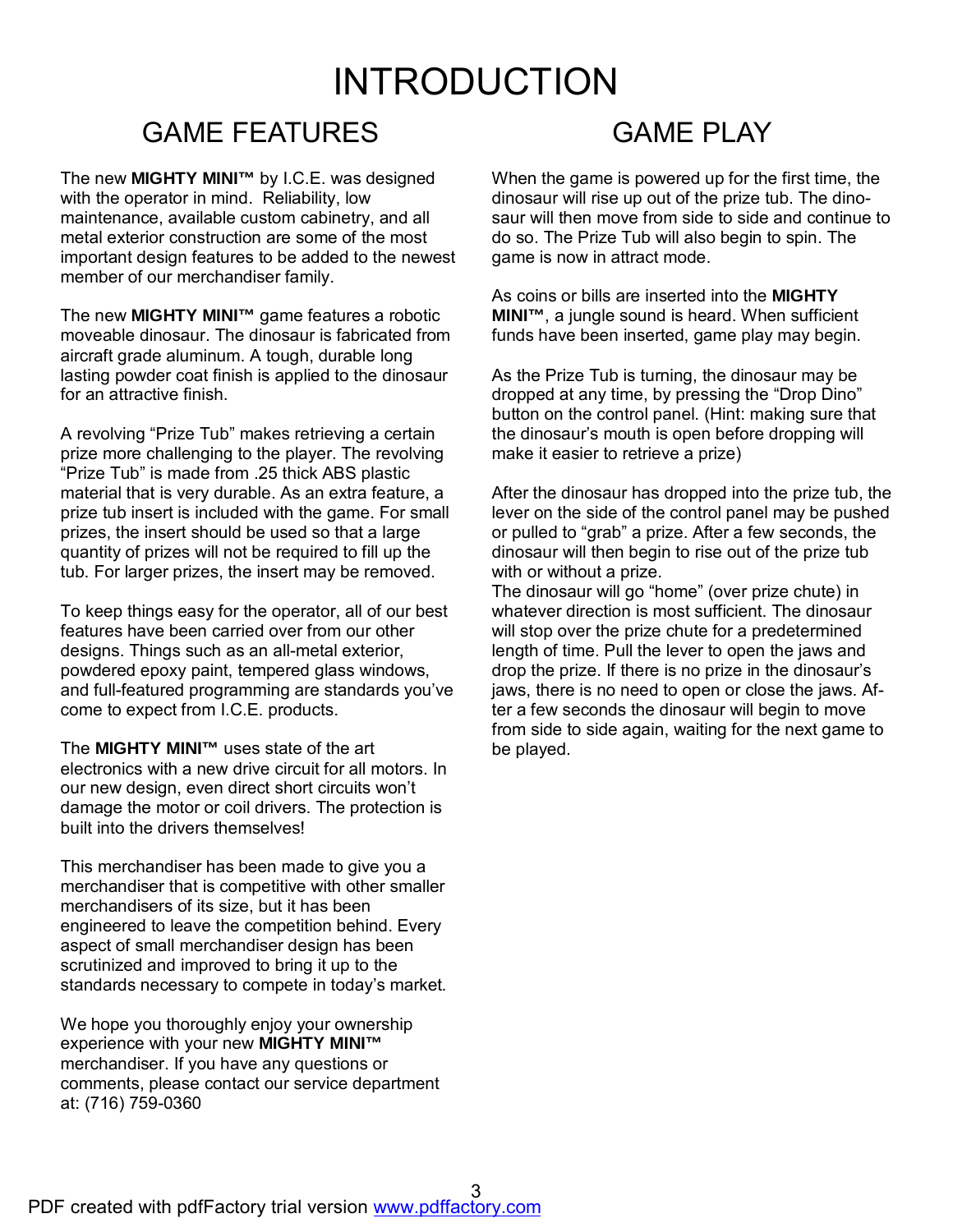## GAME SET-UP / TESTING

#### **SAFETY** PRECAUTIONS

IMPORTANT: FAILURE TO FOLLOW THESE DIRECTIONS CLOSELY COULD CAUSE SERIOUS DAMAGE TO YOUR GAME.

WARNING: WHEN INSTALLING THIS GAME, A 3-PRONG GROUNDED RECEPTACLE MUST BE USED. FAILURE TO DO SO COULD RESULT IN SERIOUS INJURY TO YOURSELF OR OTHERS. FAILURE TO USE A GROUNDED RECEPTACLE COULD ALSO CAUSE IMPROPER GAME OPERATION, OR DAMAGE TO THE ELECTRONICS.

DO NOT DEFEAT OR REMOVE THE GROUNDING PRONG ON THE POWER CORD FOR THE SAME REASONS AS GIVEN ABOVE. USING AN IMPROPERLY GROUNDED GAME COULD VOID YOUR WARRANTY.

PAY SPECIAL ATTENTION TO THE SET UP SECTION BELOW, REGARDING THE VOLTAGE SETTINGS.

#### GAME SET-UP

BEFORE PLUGGING THE GAME IN, OR TURNING IT ON, BE SURE THE GAME HAS BEEN SET TO THE PROPER VOLTAGE. YOUR GAME SHOULD COME PRE-SET FROM THE FACTORY TO THE CORRECT VOLTAGE, HOWEVER IT IS A GOOD IDEA TO CHECK THE A.C. WALL RECEPTACLE VOLTAGE BEFORE PLUGGING THE GAME IN.

The Game comes with 4 available voltage settings as described below. These settings should be used to provide power in the correct range to the game without over or under powering it.

#### **NOTE: THIS GAME IS FOR INDOOR USE ONLY.**

| <b>POWER RANGE</b> | <b>VOLTAGE SETTING</b> |
|--------------------|------------------------|
| $90 - 110$ V.A.C.  | 110                    |
| $110 - 130$ V.A.C. | 120                    |
| $200 - 220$ V.A.C. | 220                    |
| $220 - 240$ V.A.C. | 240                    |

The game uses a POWER MODULE to handle all of the power distribution chores on the game. It incorporates an ON-OFF switch, primary A.C. game fusing, and power switching capabilities, for using the game with a wide variety of A.C. voltages by re-strapping the main transformer.

#### A.C. LINE VOLTAGE ADJUSTMENT

To adjust the game for a different A.C. voltage:

- 1. Unplug the game from the outlet
- 2. Disconnect the power cord from the power module.
- 3. Using a small flat blade screwdriver, pry the fuse holder from the power module.
- 4. Notice a small window on the fuse holder with an arrow that points to the voltage the game is presently set alt.
- 5. Using the small flat blade screwdriver, lift the retaining tab that holds the voltage selector in the fuse holder.
- 6. Rotate the voltage selector until the voltage you want is displayed in the voltage select window.
- 7. Push the voltage selector back into the fuse holder until it snaps into place. NOTE: Do not force the selector into the fuse holder. If it does not go in easily, it is not being installed correctly.
- 8. Snap the fuse holder assembly back into the power module.
- 9. Plug the power cord back into the receptacle in the power module, and into the wall outlet.

NOTE: WHEN CHANGING FROM 110-120 TO 220- 240, LOWER THE MAIN FUSE VALUE BY ½.

WHEN CHANGING FROM 220-240 TO 110-120, DOUBLE THE MAIN FUSE VALUE.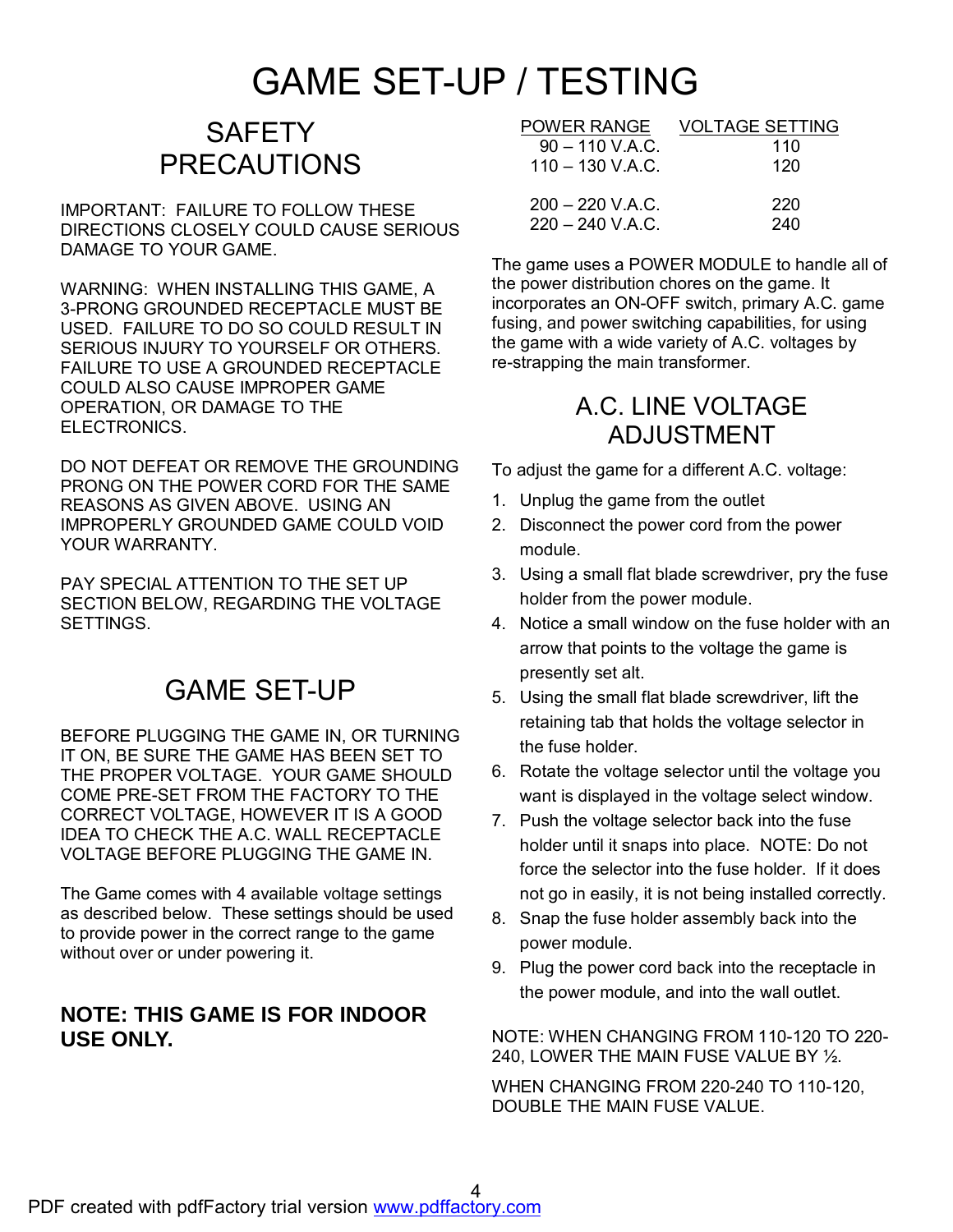## GAME SET-UP / TESTING

### **TESTING**

After the initial setup, it is time to test your game for proper operation.

- 1. Locate the game in its permanent location.
- 2. Be sure the game has been properly plugged into a 3 prong grounded outlet, and that the receptacle is in good working order.
- 3. If using an extension cord, be sure it is a 3 prong grounded type of at least 16Ga.
- 4. Verify that the game is set up for the proper voltage, and turn the power to the game on.
- 5. The game will run through a test mode at every startup. See test mode explanation in the programming section for details.
- 6. Insert coins/bills into the machine at least ten times into the coin mech/bill acceptor to assure proper operation
- 7. Check the credit and prize counters for proper operation.
- 8. Check game volume during busy time at location to set it at the proper level.

#### JAW ADJUSTMENT

Depending on the size & type of prizes you wish to use in the game, changing the jaw open / close adjustment may need to be done.

Begin by unlocking and opening the front door. On the inside of the door, locate the jaw stop bracket. Loosen and remove the two wing nuts.



Loosen the two Nylock nuts and adjust the stops for the cable lever to the desired "open/close" jaw positions. Retighten the Nylock nuts and reattach the bracket to the door.



**Please see the next 2 pages for adjustment illustrations.**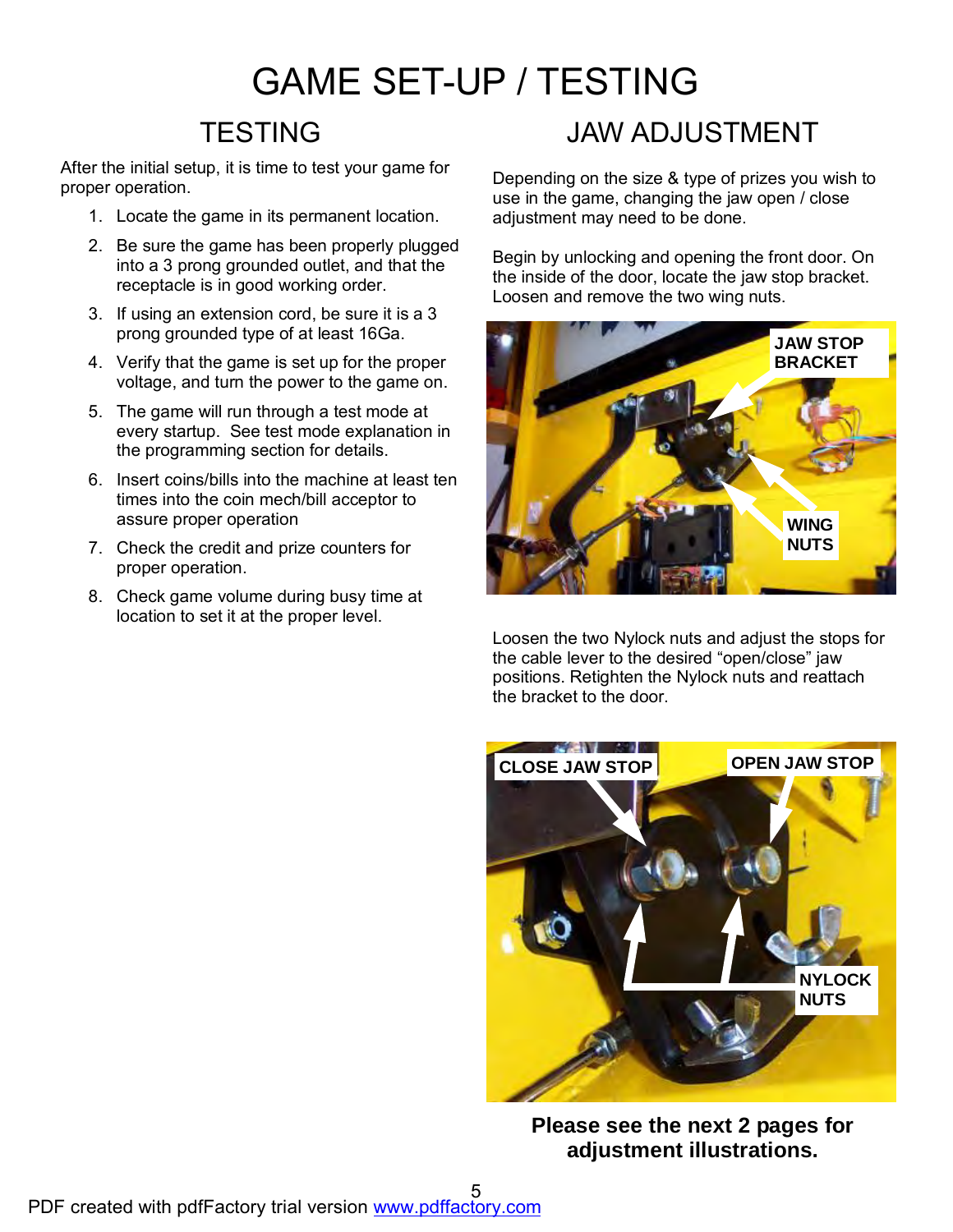## GAME SET-UP / TESTING JAW OPENING ADJUSTMENT

Shown below are the various adjustments of the jaw "stops" to obtain the desired jaw opening. The jaw stop bracket has been removed from the game for clarity.

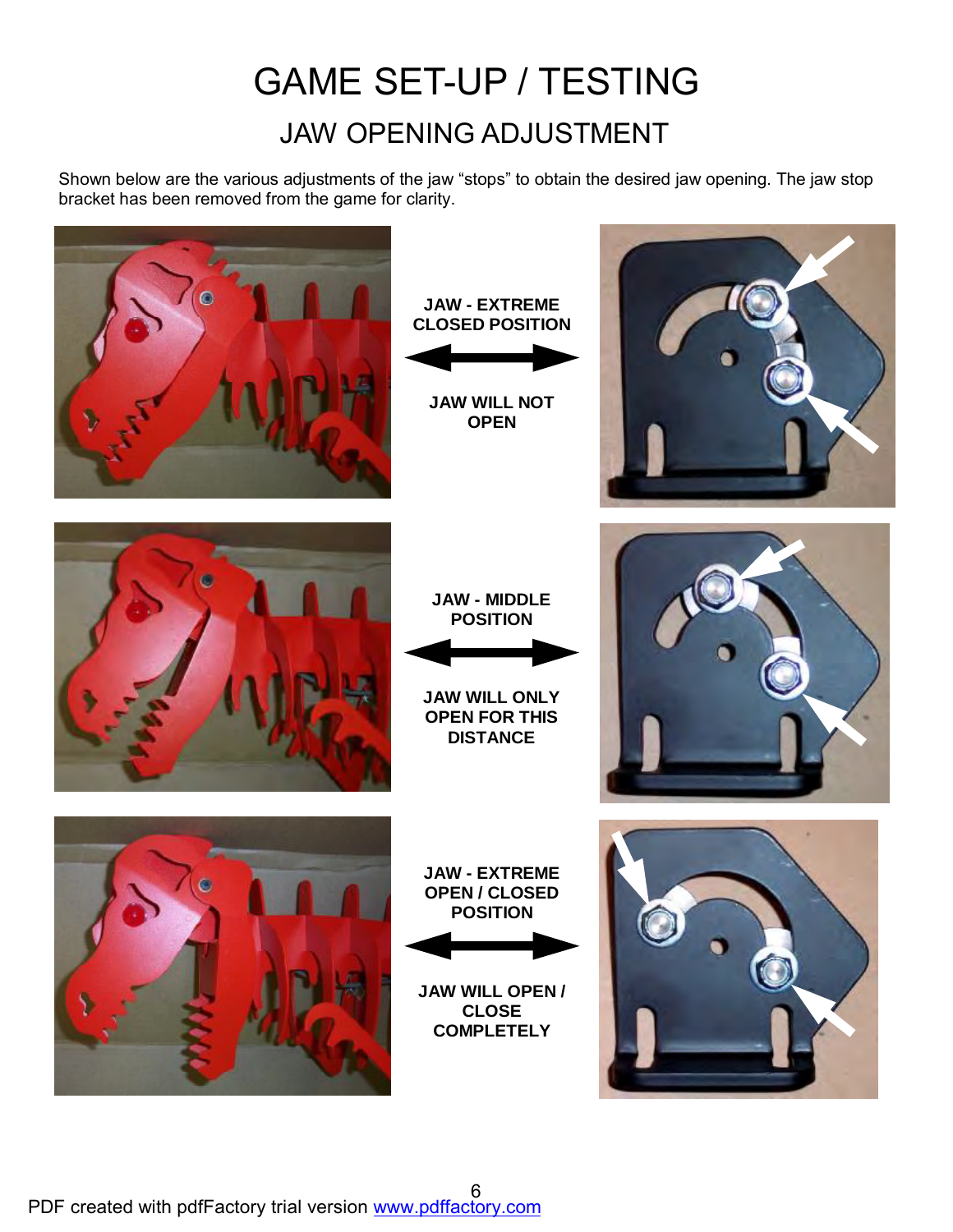## GAME SET-UP / TESTING JAW CLOSING ADJUSTMENT

Shown below are the various adjustments of the jaw "stops" to obtain the desired jaw closing. The jaw stop bracket has been removed from the game for clarity.

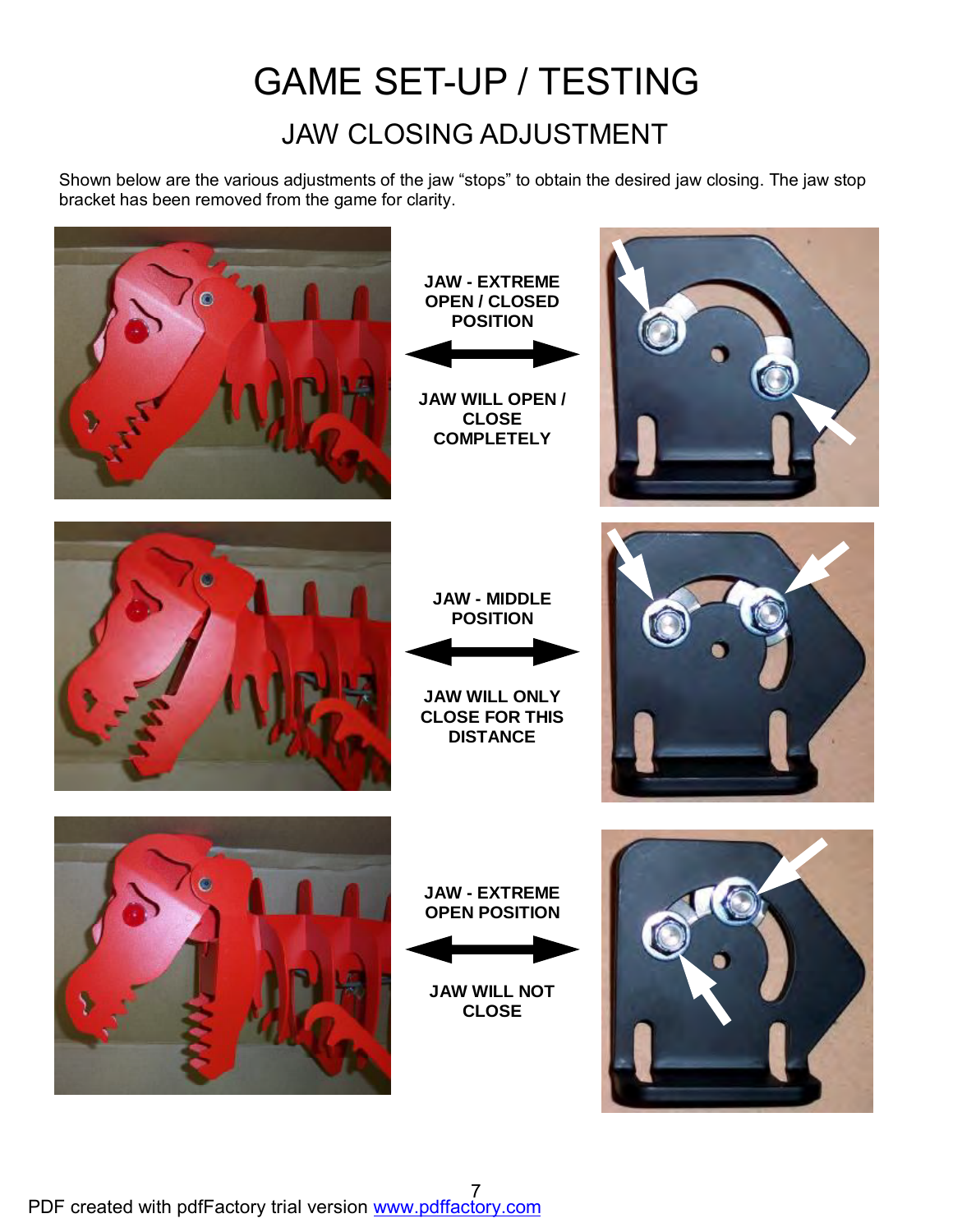## GAME SET-UP / TESTING

#### PROGRAMMING

| <b>MODE</b><br>(Credit Display) | <b>DESCRIPTION</b>     | MIN / MAX / DEF<br>(Timer Display) | <b>MEANING</b>                                                               |  |  |
|---------------------------------|------------------------|------------------------------------|------------------------------------------------------------------------------|--|--|
| <b>BASIC PROGRAMMING</b>        |                        |                                    |                                                                              |  |  |
| $\pmb{0}$                       | Default                | 0, 2, 0                            | 2 - Sets to Factory Default                                                  |  |  |
| 1                               | Play Rate              | 5, 99, 15                          | How fast timer decrements                                                    |  |  |
| $\overline{2}$                  | Play Time Amount       | 60, 99, 99                         | Game time length                                                             |  |  |
| $\sqrt{3}$                      | <b>Attract Seconds</b> | 10, 99, 60                         | Length of time between attract modes                                         |  |  |
| $\overline{\mathbf{4}}$         | Dino Down Seconds      | 1, 20, 9                           | Number of seconds Dino travels down                                          |  |  |
| 5                               | Dino Up Seconds        | 4, 6, 4                            | Number of seconds Dino travels after being in<br>Prize Tub                   |  |  |
| $\,6$                           | PlayTillWinMaxAtm      | 3, 99, 5                           | Maximum time to try to win until prize is won                                |  |  |
| $\overline{7}$                  | PlaTillWinWaitSc       | 2, 99, 5                           | Time Dino will wait over Prize Chute                                         |  |  |
| 8                               | WaitToGrabPrizeFi      | 1, 20, 4                           | Time Dino will wait to return to the up position<br>after it contacts prizes |  |  |
| 9                               | Exit                   | 0, 1, 0                            | 1 - Exit Programming Mode                                                    |  |  |

To enter programming mode, press the select button. Use the increment/decrement buttons to obtain the desired mode.

Press the select button to enter the chosen mode. Use the increment/decrement buttons to obtain the desired setting.

To save your settings, press the select button.

To exit programming mode, press the select button, when the display shows "Eh".

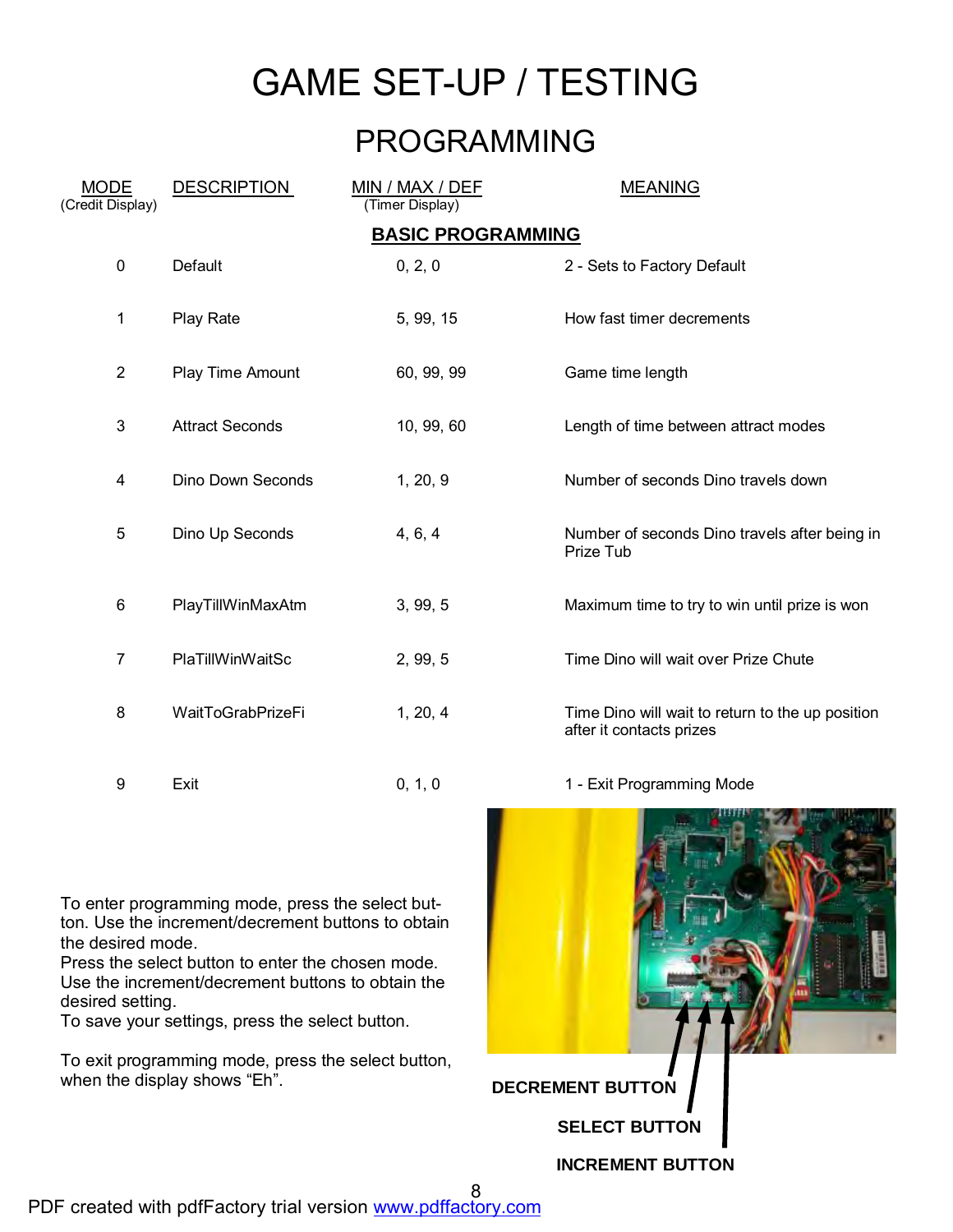#### DIP SWITCH SETTINGS

- #1 OFF & #2 OFF 1 Quarter per game #1 ON & #2 OFF — 2 Quarters per game
- #1 OFF & #2 ON 3 Quarters per game #1 ON & #2 ON  $-$  4 Quarters per game
- #3 OFF & #4 OFF 1 Play per Dollar
- #3 ON & #4 OFF 2 Plays per Dollar
- #3 OFF & #4 ON 3 Plays per Dollar
- #3 ON & #4 ON 4 Plays per Dollar
- #5 ON Play till win #5 OFF - Normal Play with credit debit after each game
- #6 ON Two Button Operation #6 OFF - Normal Single Button Operation - Tub Stop
- #7 On Disable Prize Drop Checking #7 OFF - Enable Prize Drop Checking
- #8 ON Disable Attract Mode #8 OFF - Enable Attract Mode



## **CI FANING**

Regular cleaning of the game will keep it looking new and greatly enhance its appeal.

Clean the glass portions of your **MIGHTY MINI™**  with a standard window cleaner such as Windex®.

Clean the cabinet sides with a good cleaner such as Fantastik® or Formula 409® and a soft rag. A mild soapy solution can also be used.

NOTE: DO NOT USE ALCOHOL, THINNERS OF ANY KIND, OR PINBALL PLAY FIELD CLEANERS ON ANY OF THE CABINET SURFACES. ESPECIALLY THE DECALS.

#### GAME RELOCATION

**In the event that your game has to be moved to a new location or returned for service, the dinosaur must be in the lowered position as shown in the photo below.** 

To lower Dino:

- 1. Coin up game.
- 2. Press the "Dino Drop" button when Dino is over the Prize Chute.
- 3. When the Dino makes contact with the Prize Fence, turn game off or unplug.

Be sure to wrap the dinosaur's head with foam padding before moving the game.

#### **IMPORTANT: DO NOT FASTEN THE DINOSAUR TO THE PRIZE CHUTE OR ANY PART OF THE GAME.**



IF YOU HAVE ANY QUESTIONS ABOUT INSTALLATION OR PROPER FUNCTION OF YOUR GAME, PLEASE CALL OUR CUSTOMER SERVICE DEPARTMENT AT (716) 759-0360.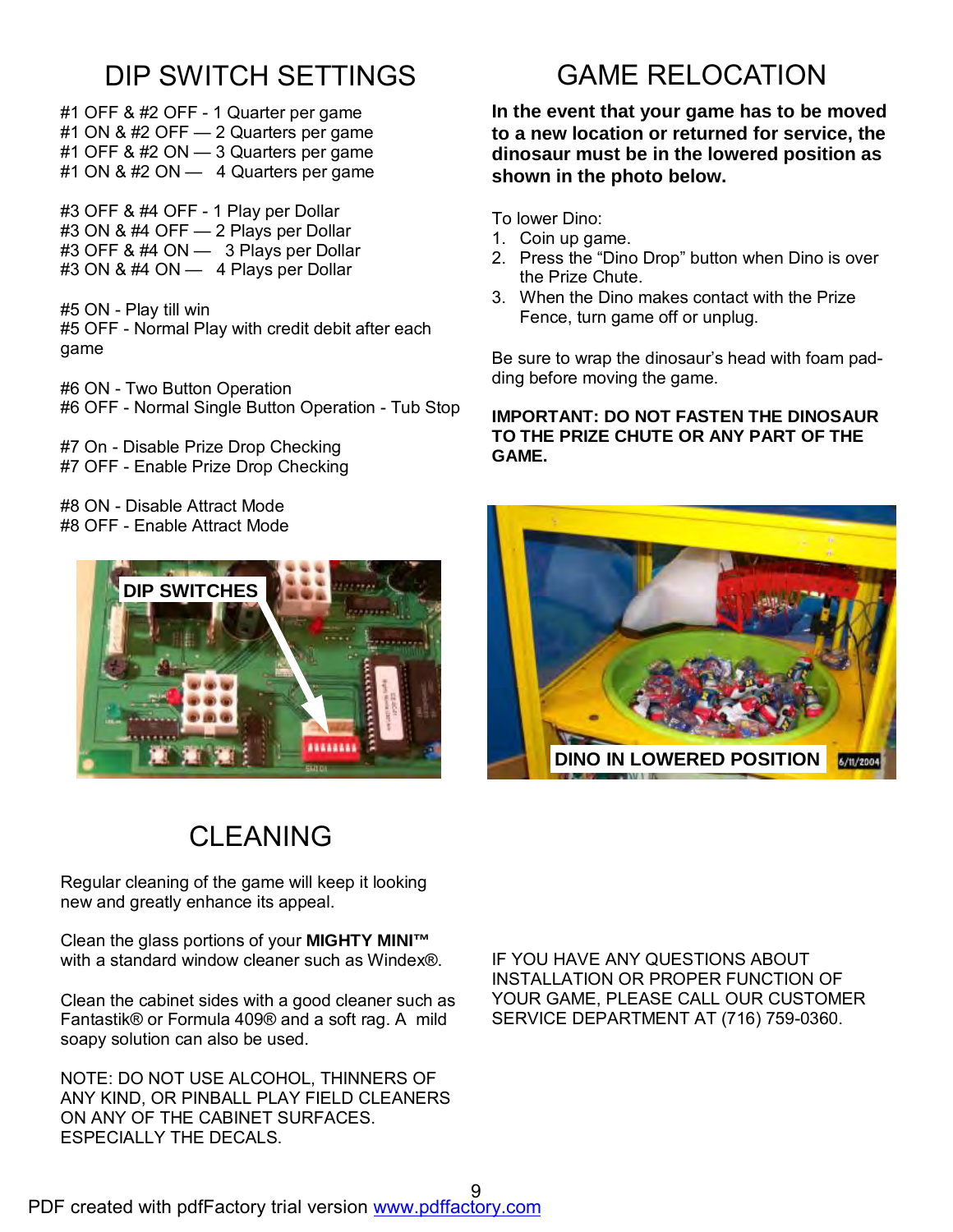# QUICK TROUBLESHOOTING

| <b>PROBLEM</b>                                                                        | <b>CAUSE</b>                                                                                       | <b>SOLUTION</b>                                                                                                                                                        |
|---------------------------------------------------------------------------------------|----------------------------------------------------------------------------------------------------|------------------------------------------------------------------------------------------------------------------------------------------------------------------------|
| The dinosaur does not move side<br>to side smoothly                                   | <b>Bad harness</b><br><b>Bad connectors</b><br><b>Blown fuse</b><br>Bad door interconnect switch   | Replace harness<br>Replace connectors<br>Replace fuse<br>Replace door switch                                                                                           |
| The dinosaur does not drop when<br>"Drop Dino" button is pushed                       | <b>Bad button</b><br><b>Bad harness</b>                                                            | Replace button<br>Replace harness                                                                                                                                      |
| The dinosaur's mouth does not<br>open or close when the handle is<br>pushed or pulled | Cable binding<br>Cable unattached<br>Cable broken                                                  | Replace cable<br>Re-attach cable<br>Replace cable                                                                                                                      |
| The dinosaur does not rise up out<br>of the prize tub after grabbing<br>prize         | <b>Bad linear actuator</b><br>Programming option                                                   | Replace linear actuator<br>Re-program                                                                                                                                  |
| Prize tub does not spin                                                               | <b>Bad motor</b><br><b>Bad connectors</b><br><b>Bad harnessing</b><br>Bad door interconnect switch | Replace motor<br>Replace harness<br>Replace connectors<br>Replace door switch                                                                                          |
| Prize tub does not stop when the<br>"Drop Dino" button is pushed                      | Programming option                                                                                 | Re-program                                                                                                                                                             |
| Door will not lock properly or door<br>locks with difficulty                          | Lock does not rotate smoothly<br>Lock rods binding on the lock cam<br>or lock rod guides           | Lubricate lock rod guides with<br>molly grease<br>File lock rod guides so that door<br>closes. Do not file off too much<br>material - door must still close<br>tightly |
|                                                                                       |                                                                                                    |                                                                                                                                                                        |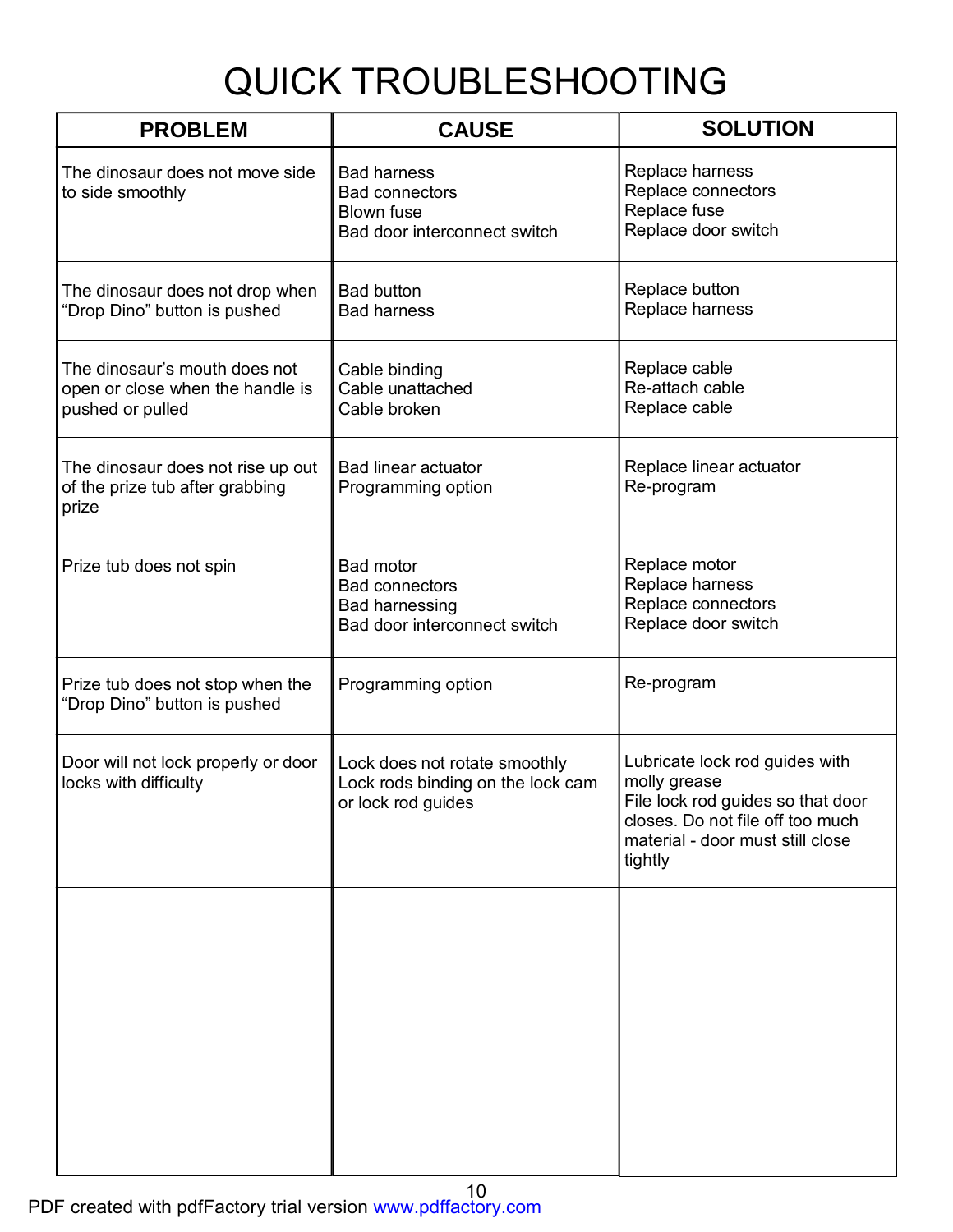## GAME REPAIR

WARNING: ALWAYS REMOVE POWER TO THE GAME BEFORE ATTEMPTING ANY SERVICE, UNLESS NEEDED FOR SPECIFIC TESTING. FAILURE TO OBSERVE THIS PRECAUTION COULD RESULT IN SERIOUS INJURY TO YOURSELF OR OTHERS.

#### **OPERATIONAL** BACKGROUND

The **MIGHTY MINI™** coin operated amusement game has been designed for an absolute minimum of service.

#### TROUBLESHOOTING PHILOSOPHY

To find problems with this game, always first check what should be obvious. See that the game is plugged in, and all of the fuses on the game are good. This includes the fuse that is located INSIDE the power module.

Next, check to see that all of the connectors are firmly seated, and that none of the wires have pulled out of them.

When trying to find out if specific components are bad or not, try swapping them with components from another player station to see if the problem moves with the component, or stays where it was. This will help you to know if you have a problem with a specific component, or maybe a problem with either the wiring or the Main P.C. Board.

Use extreme caution when using probes or volt meters if the game is powered up. If doing continuity checks, it is important to disconnect the harnessing at both ends, as attached they may yield erroneous results.

If P.C. Boards are suspected as causing problems, check to see that all I.C. chips are firmly seated on the boards.

If light bulbs are suspected, swap them with one that is known to work to narrow the problem down to bulb or P.C. Board.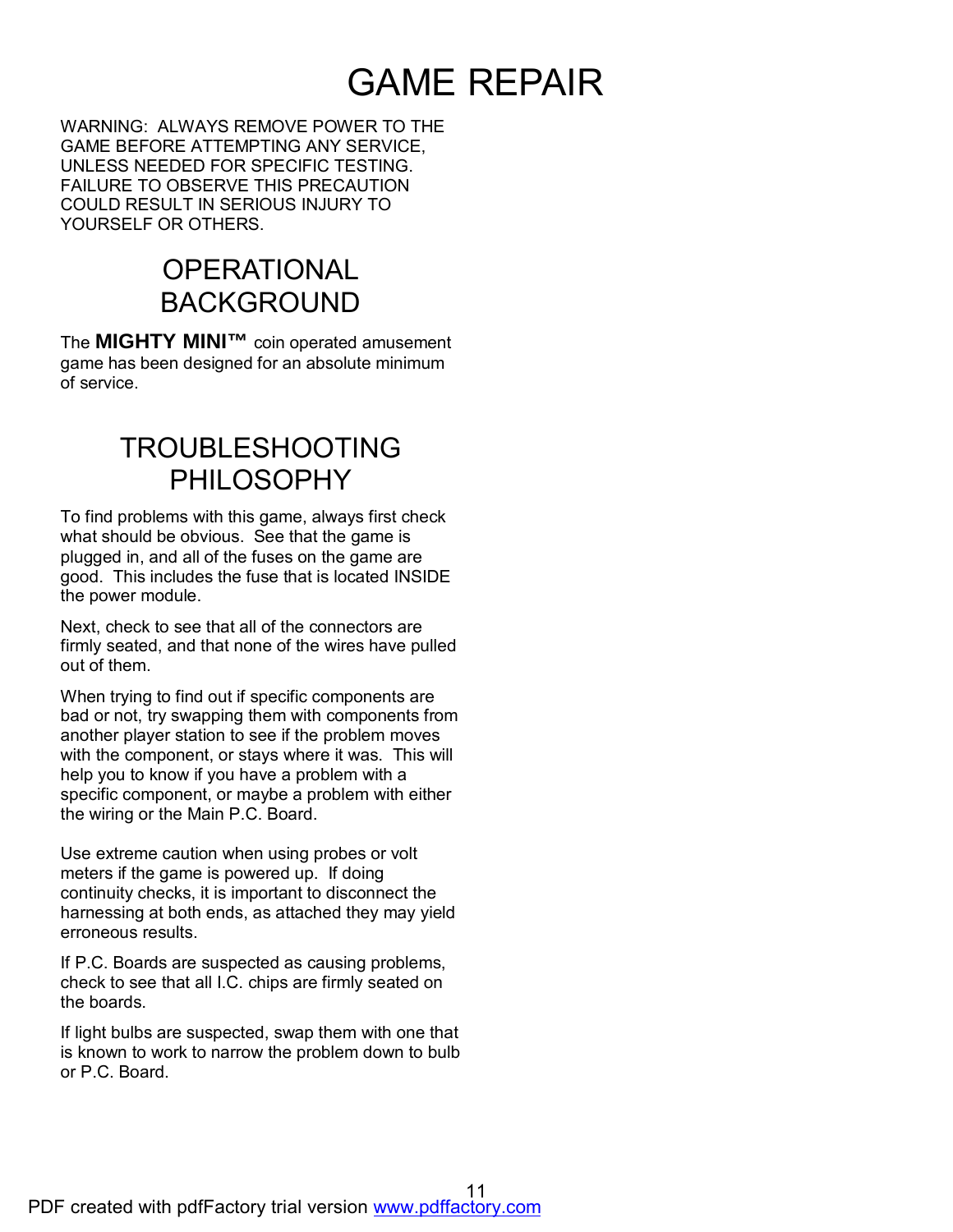## PARTS LISTINGS

#### MECHANICAL PARTS

#### **GRAPHICS**

| CP2010 | LINEAR ACTUATOR                | MM7001 | DECAL - PRIZE DOOR         |
|--------|--------------------------------|--------|----------------------------|
| HR1019 | LEVELER FOOT - SHORT           | MM7002 | DECAL - REAR GLASS ROCKS   |
| MM1052 | <b>CASTER</b>                  | MM7003 | DECAL - FOOT PRINT         |
| MM1053 | <b>BEARING</b>                 | MM7004 | DECAL - FRONT LOWER LOGO   |
|        | MM1058-P802 COIN FUNNEL - HALF | MM7005 | DECAL - SIDE LOGO          |
| MM1070 | LINKAGE CABLE                  | MM7008 | DECAL - DROP DINO          |
| MM3001 | TUB.                           |        |                            |
| MM3010 | <b>PRIZE DEFLECTOR</b>         | MM7009 | <b>DECAL - FRONT GLASS</b> |
| WF1057 | <b>BRASS BUSHING</b>           | MM7010 | DECAL - TOP LEAVES         |
|        |                                | MM9001 | <b>SERVICE MANUAL</b>      |

#### ELECTRICAL / ELECTRONIC PARTS

- 2970 SWITCH PUSH/PULL
- 8312 BULB PL-L 40 W
- 8449 BALLAST
- CS2039X PCBA PRIZE CURTAIN
- FP2007 SPEAKER 4" ROUND
- MM2009X PCBA OPTO SENSOR
- HR2005 BUTTON LARGE ROUND
- MM2034X PCBA MAIN
- WF2002 TRANSFORMER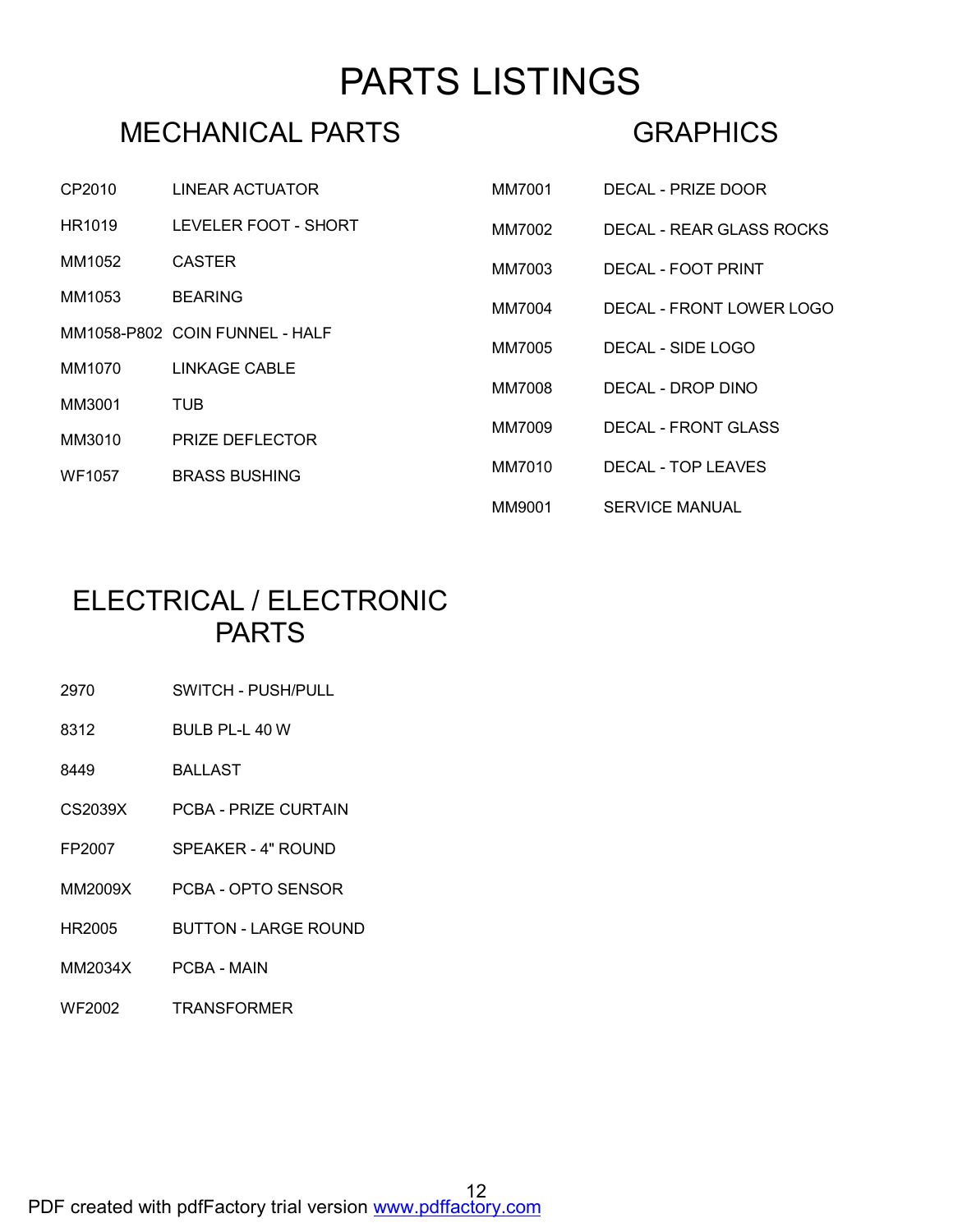

PDF created with pdfFactory trial version [www.pdffactory.com](http://www.pdffactory.com)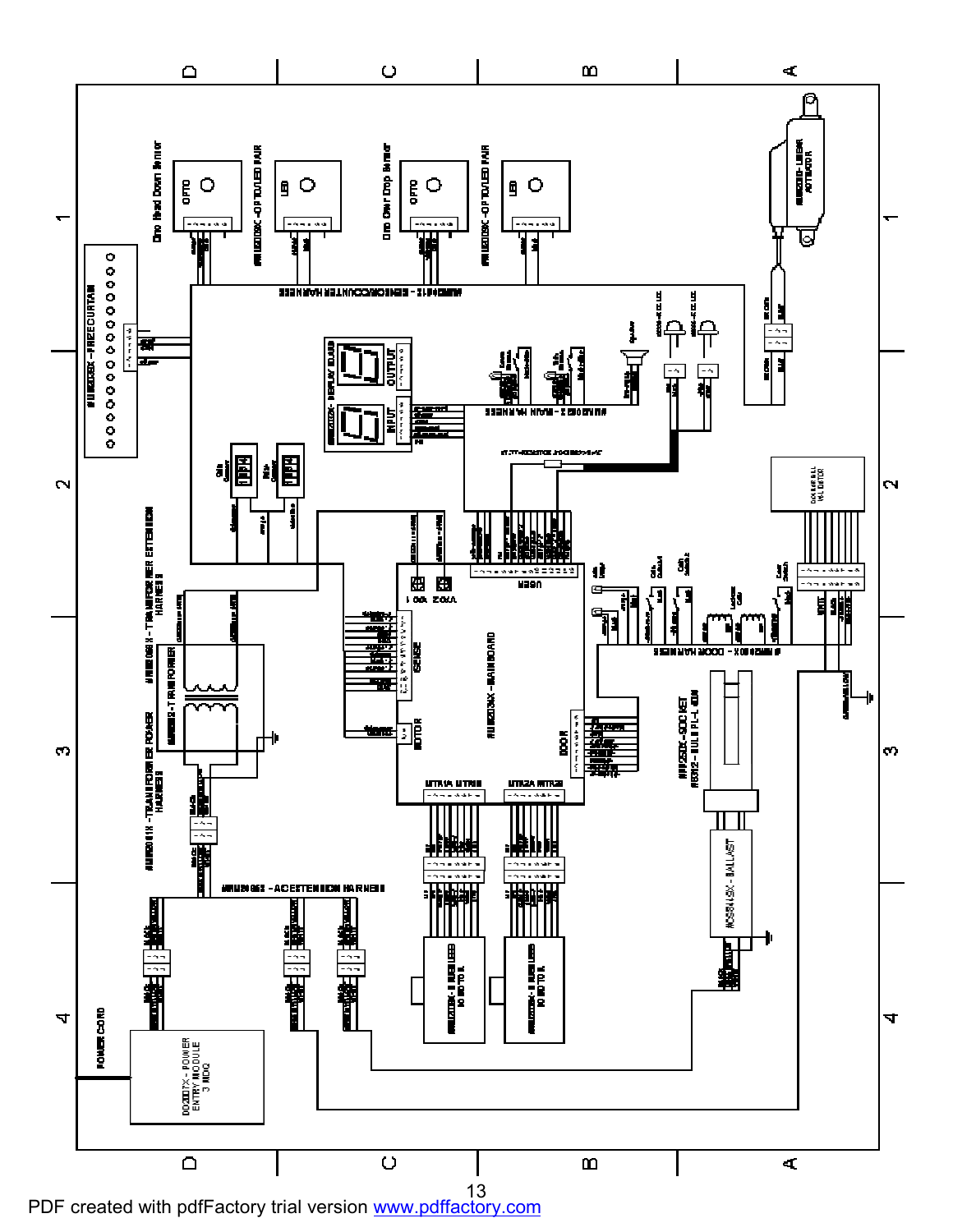# Warranty

I.C.E warrants all components in the **MIGHTY MINI™** game to be free of defects in materials and workmanship for a period of ninety days from the date of purchase.

This warranty does not cover items damaged due to normal wear and tear, subjected to abuse, improperly assembled by the end user, modified, repaired, or operated in a fashion other than that described in the service manual.

If your **MIGHTY MINI™** game fails to conform to the above-mentioned warranty, I.C.E.'s sole responsibility shall be at its option to repair or replace any defective component with a new or remanufactured component of equal to or greater O.E.M. specification.

I.C.E. will assume no liability whatsoever, for costs associated with labor to replace defective parts, or travel time associated therein.

I.C.E.'s obligation will be to ship free of charge, replacement parts by U.P.S. Ground, U.S. mail, or other comparable shipping means. Any express mail or overnight shipping expense is at the cost of the purchaser.

Products will be covered under warranty only when:

- The serial number of the game with the defective parts is given.
- The serial number of the defective part, if applicable, is given.
- Defective parts are returned to I.C.E., shipping pre-paid, in a timely fashion, if requested by I.C.E.
- · A copy of the sales receipt is available as proof of purchase upon request of I.C.E.

I.C.E. distributors are independent, privately owned and operated. In their judgment, they may sell parts or accessories other than those manufactured by I.C.E. We cannot be responsible for the quality, suitability, or safety of any non-I.C.E. part, or any modification, including labor, which is performed by such a distributor.